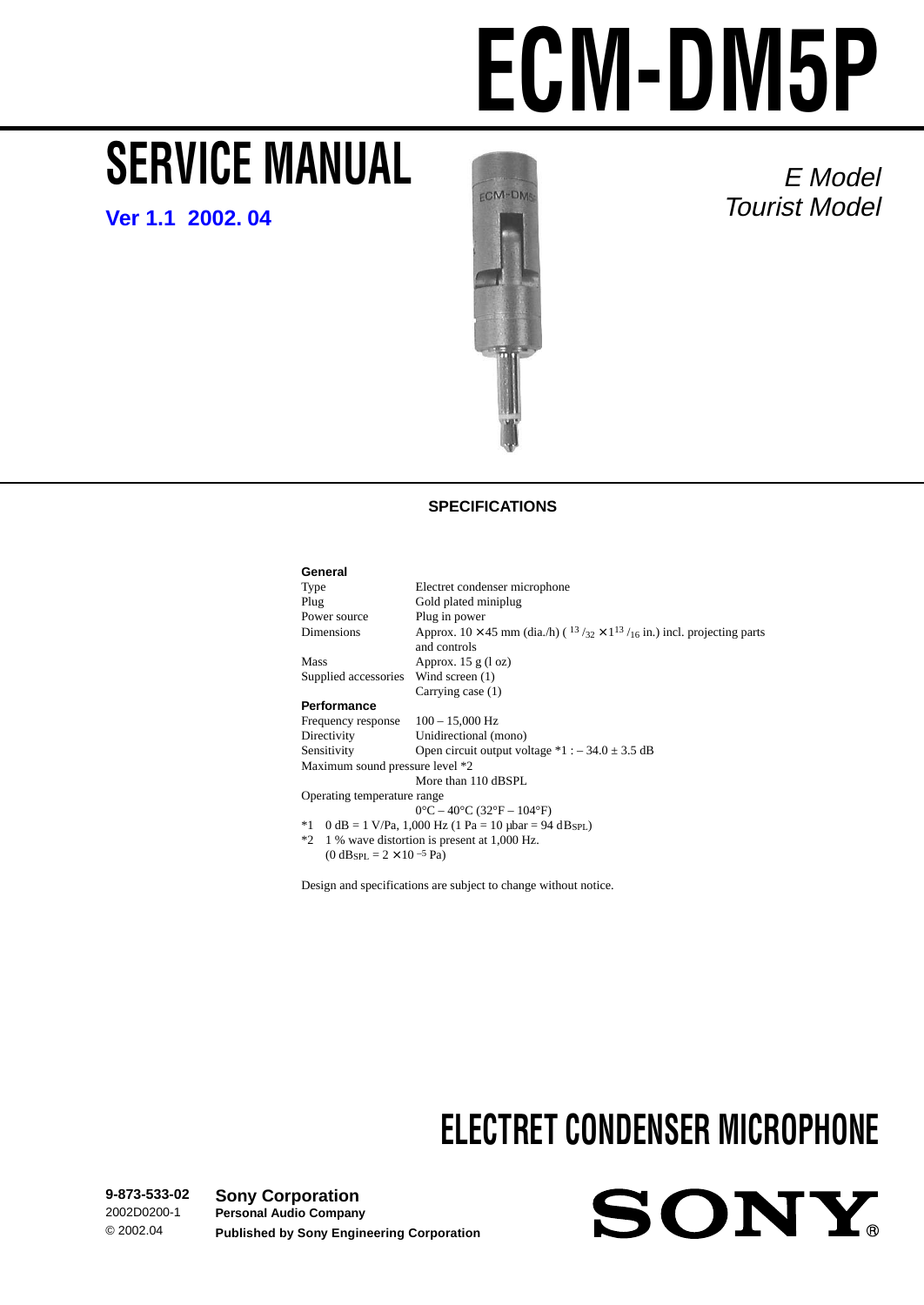## **SECTION 1 SERVICING NOTES**

#### **Notes on chip component replacement**

- Never reuse a disconnected chip component.
- Notice that the minus side of a tantalum capacitor may be damaged by heat.

#### <sup>z</sup> **UNLEADED SOLDER**

Boards requiring use of unleaded solder are printed with the lead-free mark (LF) indicating the solder contains no lead. (Caution: Some printed circuit boards may not come printed with the lead free mark due to their particular size.)

# $\vert\mathbf{L} \mathbf{F}\vert$  : LEAD FREE MARK

Unleaded solder has the following characteristics.

• Unleaded solder melts at a temperature about 40°C higher than ordinary solder.

Ordinary soldering irons can be used but the iron tip has to be applied to the solder joint for a slightly longer time. Soldering irons using a temperature regulator should be set to about 350°C.

Caution: The printed pattern (copper foil) may peel away if the heated tip is applied for too long, so be careful!

• Strong viscosity

Unleaded solder is more viscous (sticky, less prone to flow) than ordinary solder so use caution not to let solder bridges occur such as on IC pins, etc.

• Usable with ordinary solder It is best to use only unleaded solder but unleaded solder may also be added to ordinary solder.



**MIC1 INSTALLATION**

6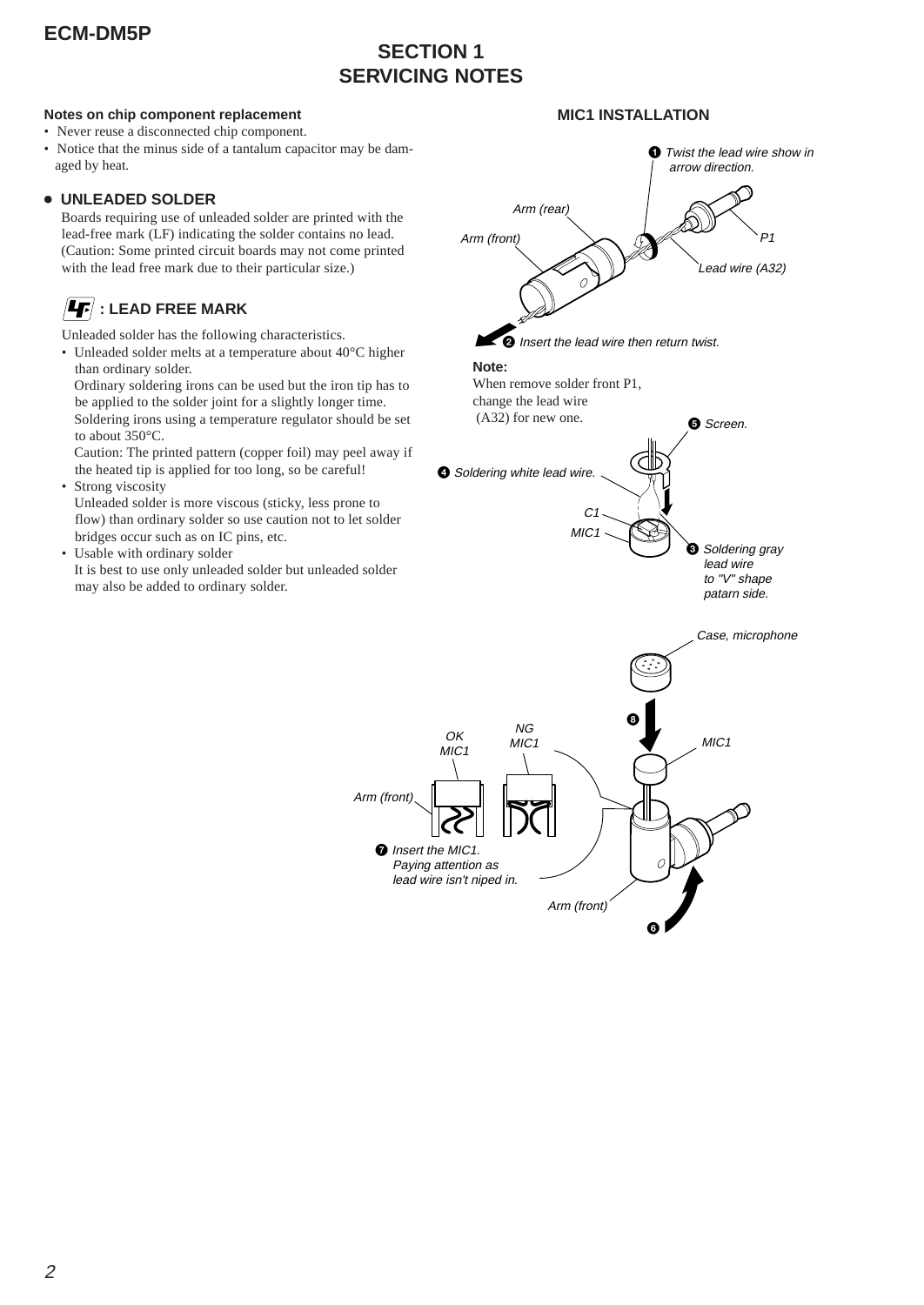#### **SECTION 1 DIAGRAM**



### **SECTION 2 EXPLODED VIEW**

#### NOTE :

- -XX, -X mean standardized parts, so they may have some difference from the original one.
- Items marked " \* "are not stocked since they are seldom required for routine service. Some delay should be anticipated when ordering these items.

\*\*\*\*\*\*\*\*\*\*\*\*\*\*\*\*\*\*\*\*\*\*\*\*\*\*\*\*\*\*\*\*\*\*\*\*\*\*\*\*\*\*\*\*\*\*\*\*\*\*\*\*\*

• The mechanical parts with no reference number in the exploded views are not supplied.



| Ref. No.         | Part No.                | Description                                  | Remark Ref. No. | Part No. | Description |                              | Remark                                             |
|------------------|-------------------------|----------------------------------------------|-----------------|----------|-------------|------------------------------|----------------------------------------------------|
|                  |                         | 3-239-684-01 CASE, MICROPHONE                |                 |          |             | <b>ACCESSORIES</b>           |                                                    |
|                  | 3-241-825-01 SCREEN     |                                              |                 |          |             | ************                 |                                                    |
| 4                |                         | 3-239-685-01 SCREW, ARM FASTENING            |                 |          |             |                              |                                                    |
| 5                |                         | 7-623-923-11 WASHER 2.6, NYLON               |                 |          |             | 2-131-412-03 PORCH, CARRYING |                                                    |
| 6                | 3-239-683-01 ARM (REAR) |                                              |                 |          |             |                              | 3-240-625-11 MANUAL, INSTRUCTION (ENGLISH, FRENCH, |
|                  |                         |                                              |                 |          |             |                              | GERMAN, SPANISH, IATALIAN, PORTUGUESE)             |
|                  |                         | 3-240-648-01 WASHER, BENDING                 |                 |          |             | 3-241-824-01 SCREEN, WINDOW  |                                                    |
| 8                |                         | 3-239-682-01 ARM (FRONT)                     |                 |          |             |                              |                                                    |
| C1               |                         | 1-163-009-11 CAP, CHIP CERAMIC 1000PF B 2012 |                 |          |             |                              |                                                    |
| MIC <sub>1</sub> |                         | 1-542-342-11 MICROPHONE, ELECTRET CONDENSER  |                 |          |             |                              |                                                    |
| P1               |                         | 1-815-831-11 PLUG. CHARGE (SMALL TYPE)       |                 |          |             |                              |                                                    |